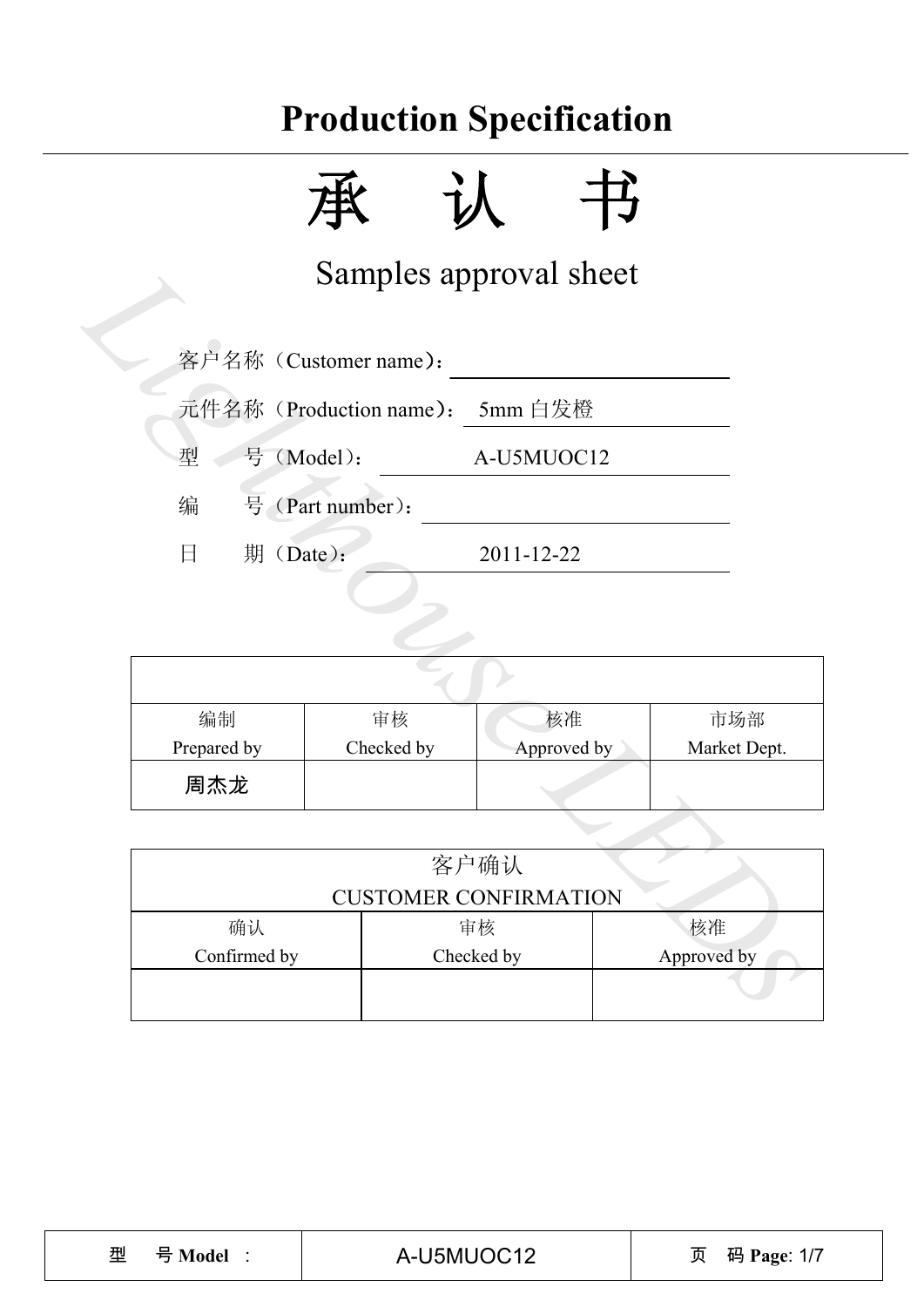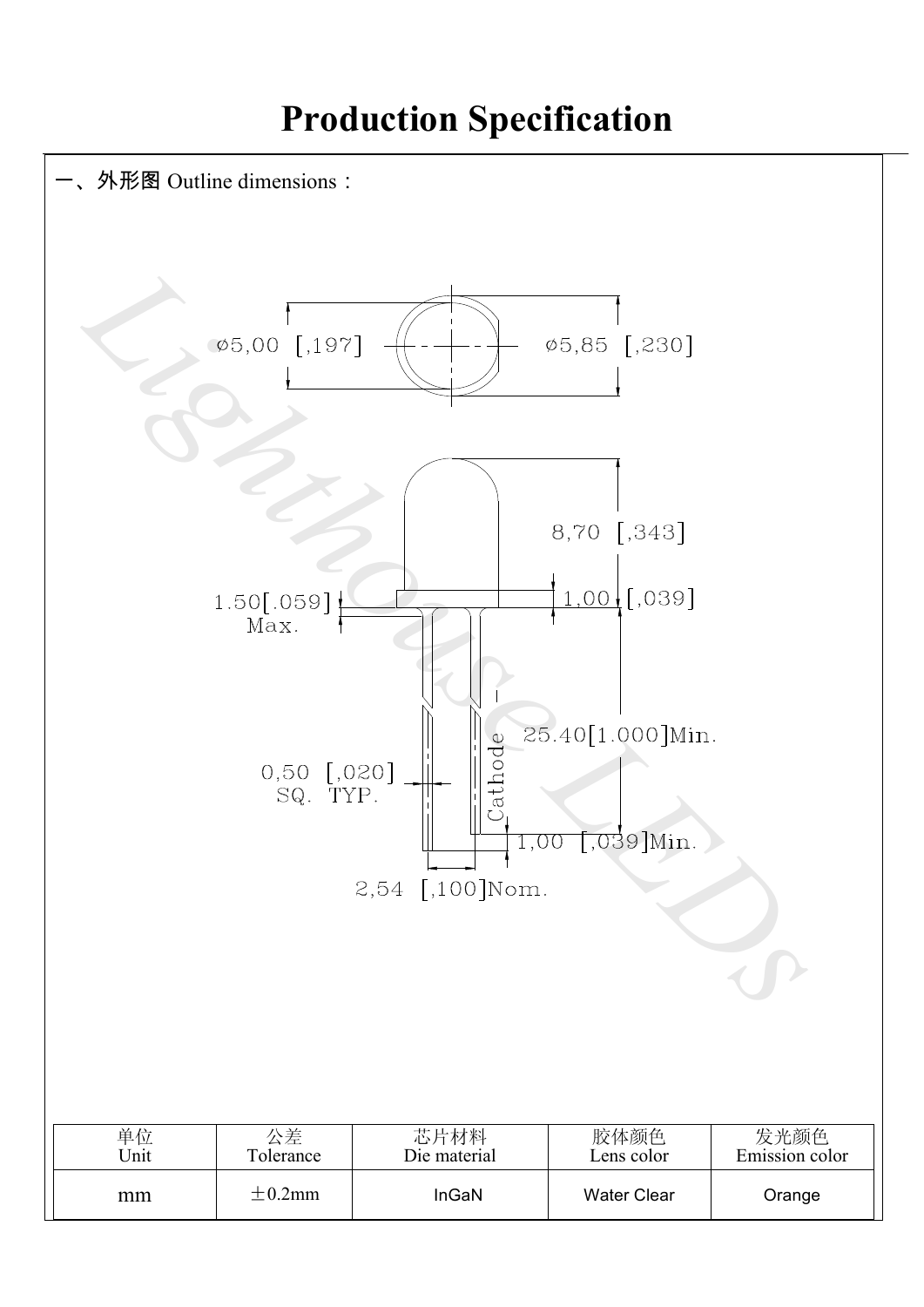※备注:承认书之编号和型号可用于查询,客户如有需要,请提供相应的编号和型号。 Remark: P/N & Model in samples approval sheet can be used to inquire, please provide corresponding P/N& model if customer need .

| 型 | 号 Model : | A-U5MUOC12 | 页 | 码 Page: 2/7 |
|---|-----------|------------|---|-------------|
|   |           |            |   |             |
|   |           |            |   |             |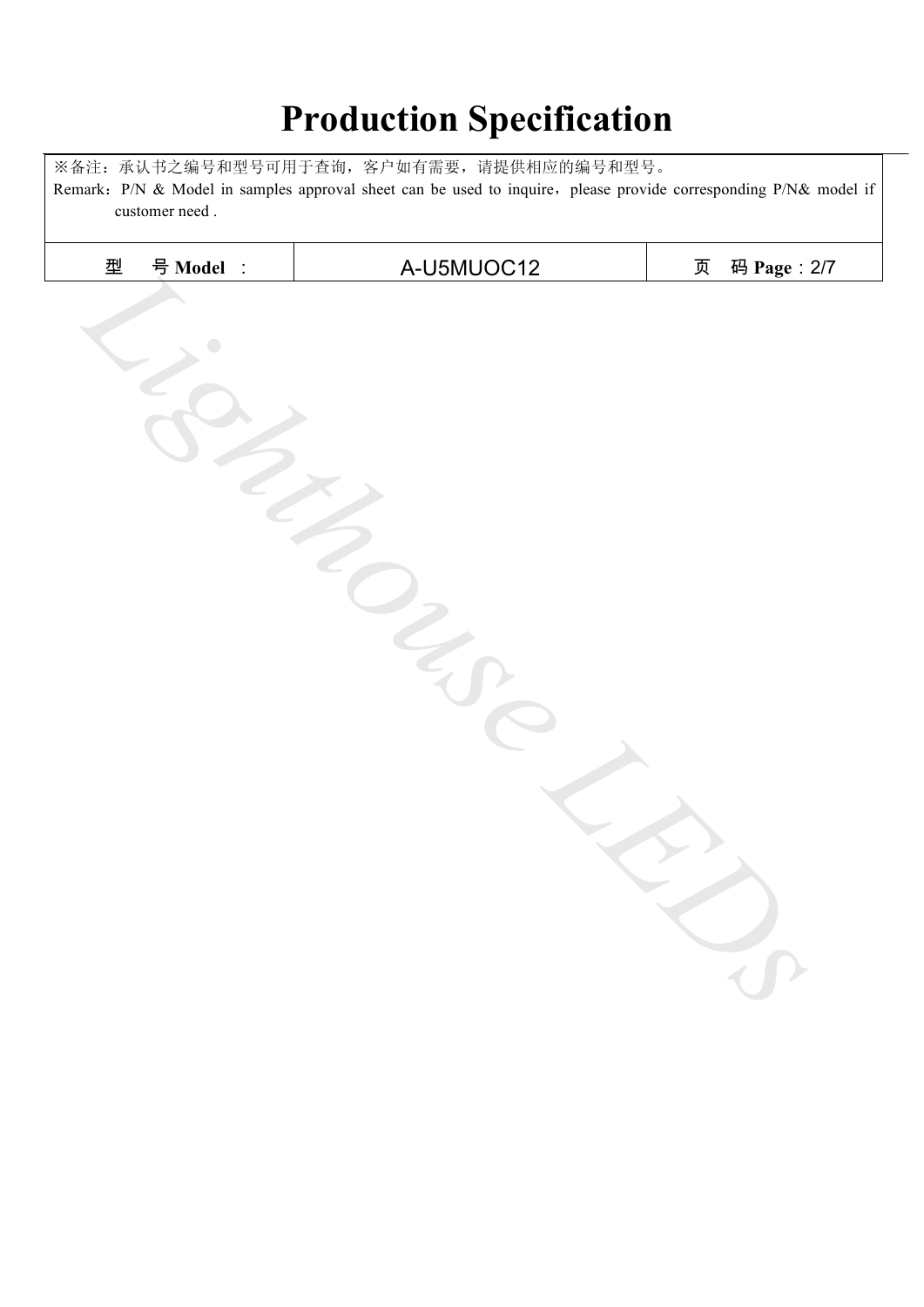### 二、光电参数 **Photoelectricity Parameter**

(环境温度 Ambient temperature:25℃ 湿度humidity:RH60%)

|                                                                                                                                            |                         | 测试条件                |                |                            | 典型值  |        |              |
|--------------------------------------------------------------------------------------------------------------------------------------------|-------------------------|---------------------|----------------|----------------------------|------|--------|--------------|
| 项目                                                                                                                                         | 符号                      |                     | Test condition |                            |      | 最大值    | 单位           |
| Item<br>$\overline{\phantom{0}}$                                                                                                           | Symbol                  |                     | 最小值            |                            | Type | Max    | Unit         |
|                                                                                                                                            |                         |                     | Min            |                            |      |        |              |
| 正向电压<br>Forward voltage                                                                                                                    | VF                      | $IF=20mA$           | 1.9            |                            |      | 2.1    | $\mathbf{V}$ |
| 反向电流<br>Reverse current                                                                                                                    | IR                      | $VR=5V$             |                |                            |      | 5      | $\mu A$      |
| 发光强度<br>Luminous intensity                                                                                                                 | $\overline{\mathbf{W}}$ | $IF=20mA$           | 10000          |                            |      | 12000  | mcd          |
| 主波长<br>Dominant wavelength                                                                                                                 | $\lambda$ d             | $IF=20mA$           | 600            |                            |      | 610    | nm           |
| 光谱半宽度<br>Spectrum line half width                                                                                                          | $1/2 \theta$            | $IF=20mA$           |                |                            | 15   |        | $\theta$     |
| 注: 亮度测试公差±15%、波长测试公差±1nm、正向电压测试公差±0.05V                                                                                                    |                         |                     |                |                            |      |        |              |
| emark. The tolerance of intensity: $\pm 15\%$ , The tolerance of wave length: $\pm 1$ nm, The tolerance of forwards voltage: $\pm 0.05$ V. |                         |                     |                |                            |      |        | Only referer |
| r above data when testing.                                                                                                                 |                         |                     |                |                            |      |        |              |
| 、极限参数 Absolute Maximum Rating                                                                                                              |                         |                     |                |                            |      |        |              |
| 环境温度 Ambient temperature: 25℃                                                                                                              |                         | 湿度 humidity: RH60%) |                |                            |      |        |              |
| 项<br>目                                                                                                                                     | 符号                      | 数值                  | 单位             | 备注                         |      |        |              |
| Item                                                                                                                                       | Symbol                  | Value               | Unit           |                            |      | Remark |              |
| 正向电流                                                                                                                                       | IF                      | 20                  |                |                            |      |        |              |
| Forward Current                                                                                                                            |                         |                     | mA             |                            |      |        |              |
| 正向峰值电流<br>Peck forward current                                                                                                             | <b>IFM</b>              | 75                  | mA             | F=1KHZ,占空比(duty cycle)1/10 |      |        |              |
| 反向耐压<br>Reverse Voltage                                                                                                                    | <b>VRP</b>              | 15                  | V              |                            |      |        |              |

三、极限参数 Absolute Maximum Rating

| 项<br>目                          | 符号         | 数值               | 单位              |                                                                          | 备注               |  |  |
|---------------------------------|------------|------------------|-----------------|--------------------------------------------------------------------------|------------------|--|--|
| Item                            | Symbol     | Value            | Unit            | Remark                                                                   |                  |  |  |
| 正向电流<br>Forward Current         | IF         | 20               | mA              |                                                                          |                  |  |  |
| 正向峰值电流<br>Peck forward current  | <b>IFM</b> | 75               | mA              | F=1KHZ, 占空比(duty cycle)1/10                                              |                  |  |  |
| 反向耐压<br>Reverse Voltage         | <b>VRP</b> | 15               | V               |                                                                          |                  |  |  |
| 耗散功率<br>Power Dissipation       | Pm         | 85               | mw              |                                                                          |                  |  |  |
| 工作环境温度 Operation<br>temperature | Tamb       | $-25 \n  \pm 80$ | °C              |                                                                          |                  |  |  |
| 贮藏温度<br>Storage temperature     | Tstg       | $-35 \n  \pm 85$ | $^{\circ}$ C    |                                                                          |                  |  |  |
| 焊接温度<br>Soldering temperature   | Tsol       | 320              | $\rm ^{\circ}C$ | 波峰焊,离环氧体 3mm 处≤5S<br>Wave soldering, 3mm out of physical body, $\leq$ 5S |                  |  |  |
| 型<br>号 Model                    |            | A-U5MUOC12       |                 |                                                                          | 页<br>码 Page: 3/7 |  |  |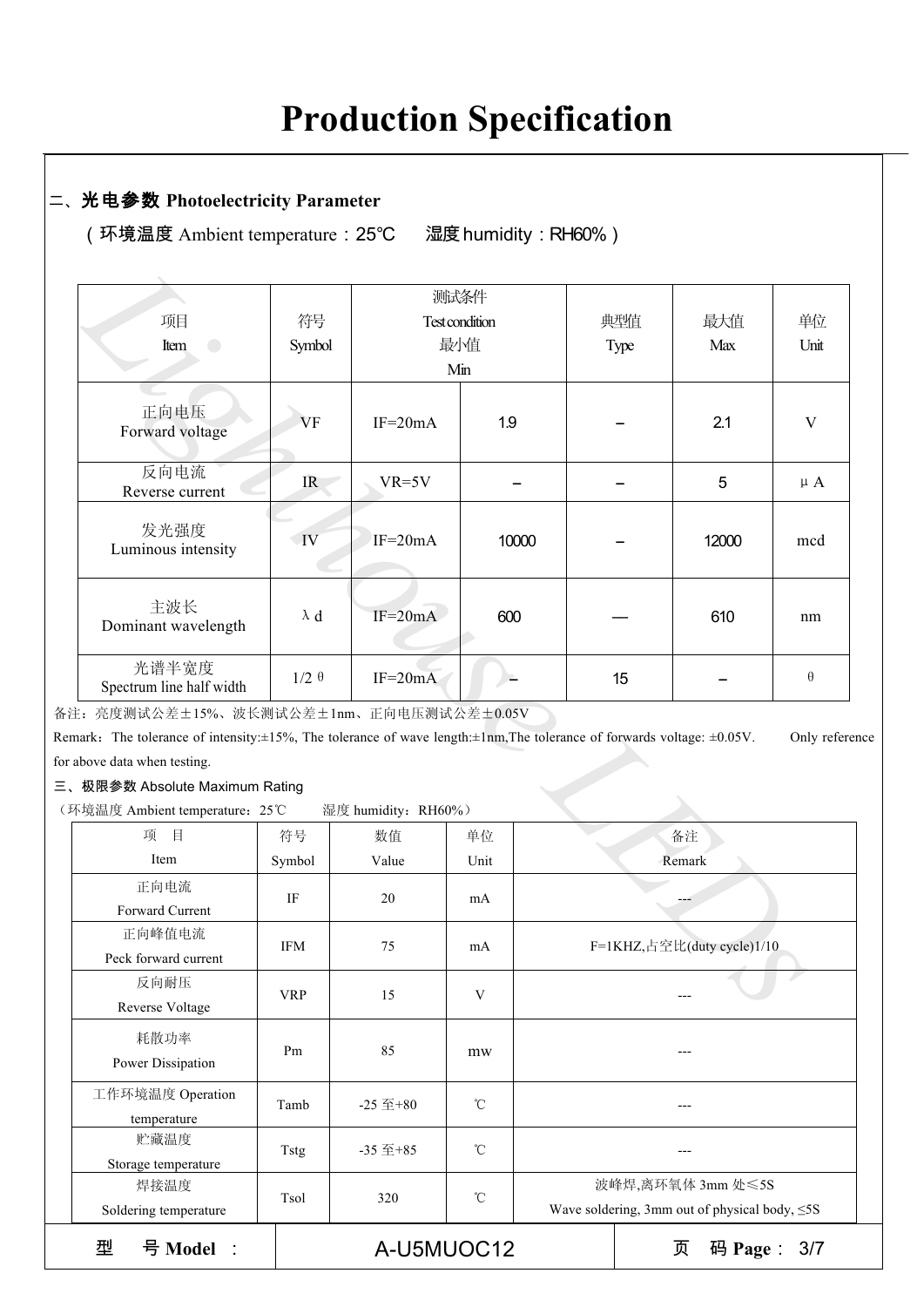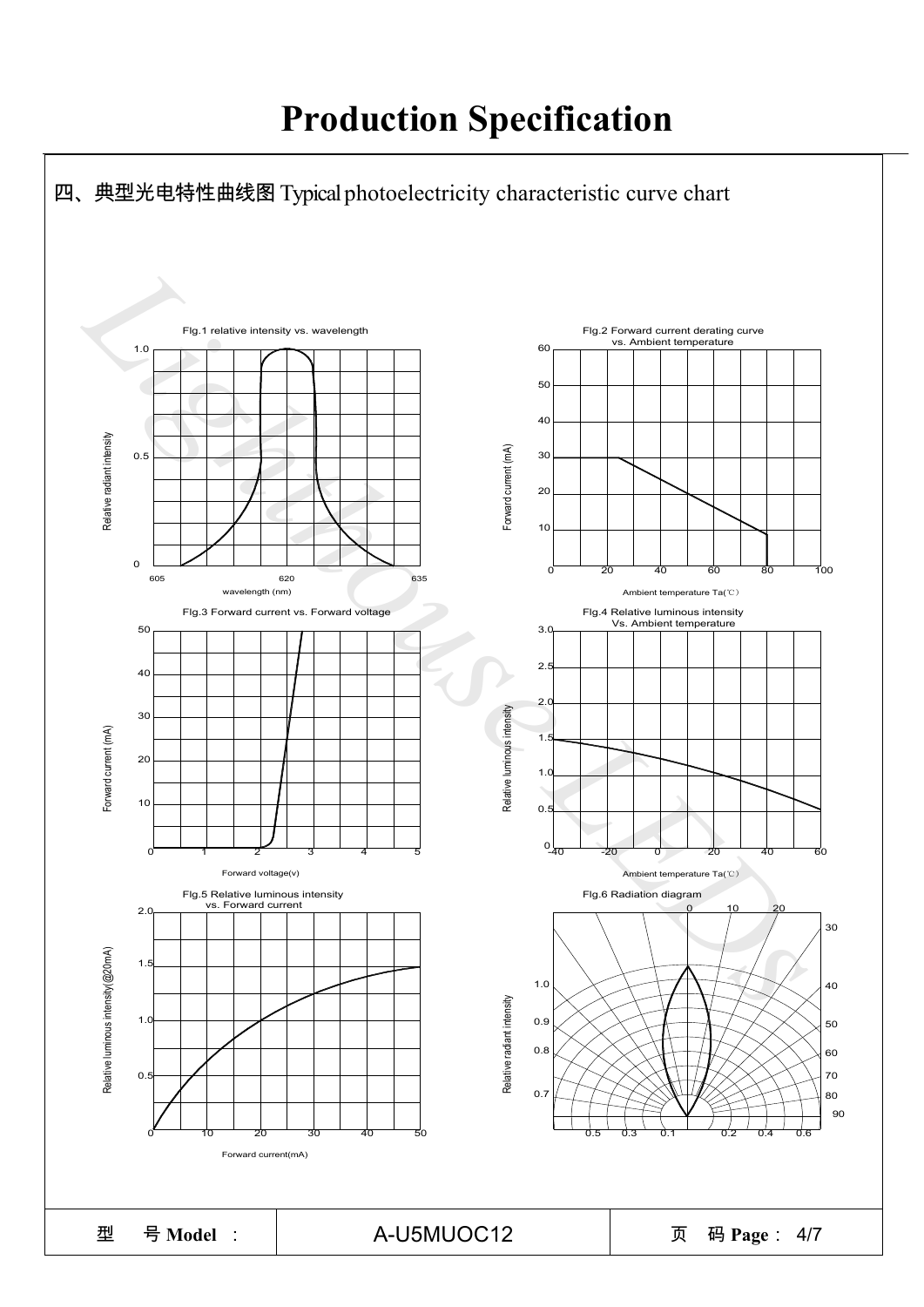### ● **R** 五、可靠性实验项目 **Reliability Test Project**

| 撒述                      | 项目                                        |                                    | 测试标准                            | 测试条件                                                                       | 测试时间       | 数量                      | 失效数量             |
|-------------------------|-------------------------------------------|------------------------------------|---------------------------------|----------------------------------------------------------------------------|------------|-------------------------|------------------|
| Description             | Item                                      |                                    | <b>Test criterion</b>           | <b>Test condition</b>                                                      | Test time  | Qty                     | Fail qty         |
| 寿命测试<br>Lifetest        | 常温寿命测试<br>Life test(room temperature)     |                                    | JIS7021:B4                      | Ta= $25^{\circ}$ C $\pm$ 5 $^{\circ}$ C, IF=30mA                           | 1000Hrs    | 22                      | $\boldsymbol{0}$ |
|                         |                                           | 高温存储<br>High temperature store     |                                 | Ta=85°C±5°C                                                                | 1000Hrs    | 22                      | $\boldsymbol{0}$ |
|                         | 低温存储<br>Low temperature store             |                                    | JIS7021:B12                     | Ta=-35°C±5°C                                                               | $1000$ Hrs | 22                      | $\boldsymbol{0}$ |
| 环境测试<br>Ambience        | 高温高湿测试<br>High temperature/ humidity test |                                    | JIS7021:B11<br>MIL-STD-202:103D | Ta=85°C±5°C<br>RH=85%                                                      | 1000Hrs    | 22                      | $\mathbf{0}$     |
| test                    |                                           | 冷热冲击测试<br>Cold / Heat strike test  |                                 | 30min<br>-10°C $\pm$ 5°C $\leftrightarrow$ 100°C $\pm$ 5°C<br>5min<br>5min | 50Cycles   | 22                      | $\boldsymbol{0}$ |
|                         |                                           | 冷热循环测试<br>Cold and heat cycle test |                                 | 5min 5min 5min<br>-35°C~25°C~85°C~-35°C<br>30min 5min 30min 5min           | 50Cycles   | 22                      | $\boldsymbol{0}$ |
| 判断标准 Judging criterion: |                                           |                                    |                                 |                                                                            |            |                         |                  |
|                         | 判断标准<br>项目<br>符号<br>实验条件<br>Criteria      |                                    |                                 |                                                                            |            |                         |                  |
|                         | Item                                      | Symbol                             | Experiment condition            | Min.                                                                       |            |                         | Max.             |
|                         | 正向电流<br><b>Forward Current</b>            | $V_F$                              | $IF=20mA$                       |                                                                            |            | <b>Initial Datex1.1</b> |                  |

#### 判断标准 **Judging criterion:**

| 判断标准 Judging criterion:        |        |                      |                  |                         |  |  |  |
|--------------------------------|--------|----------------------|------------------|-------------------------|--|--|--|
| 项目                             | 符号     | 实验条件                 | 判断标准<br>Criteria |                         |  |  |  |
| Item                           | Symbol | Experiment condition | Min.             | Max.                    |  |  |  |
| 正向电流<br>Forward Current        | $V_F$  | $IF = 20mA$          |                  | <b>Initial Datex1.1</b> |  |  |  |
| 反向电压<br><b>Reverse Voltage</b> | IR     | $V_R = 5V$           |                  | $30 \mu A$              |  |  |  |
| 发光强度<br>Luminous Intensity     | IV     | $IF = 20mA$          | Initial Datex0.7 |                         |  |  |  |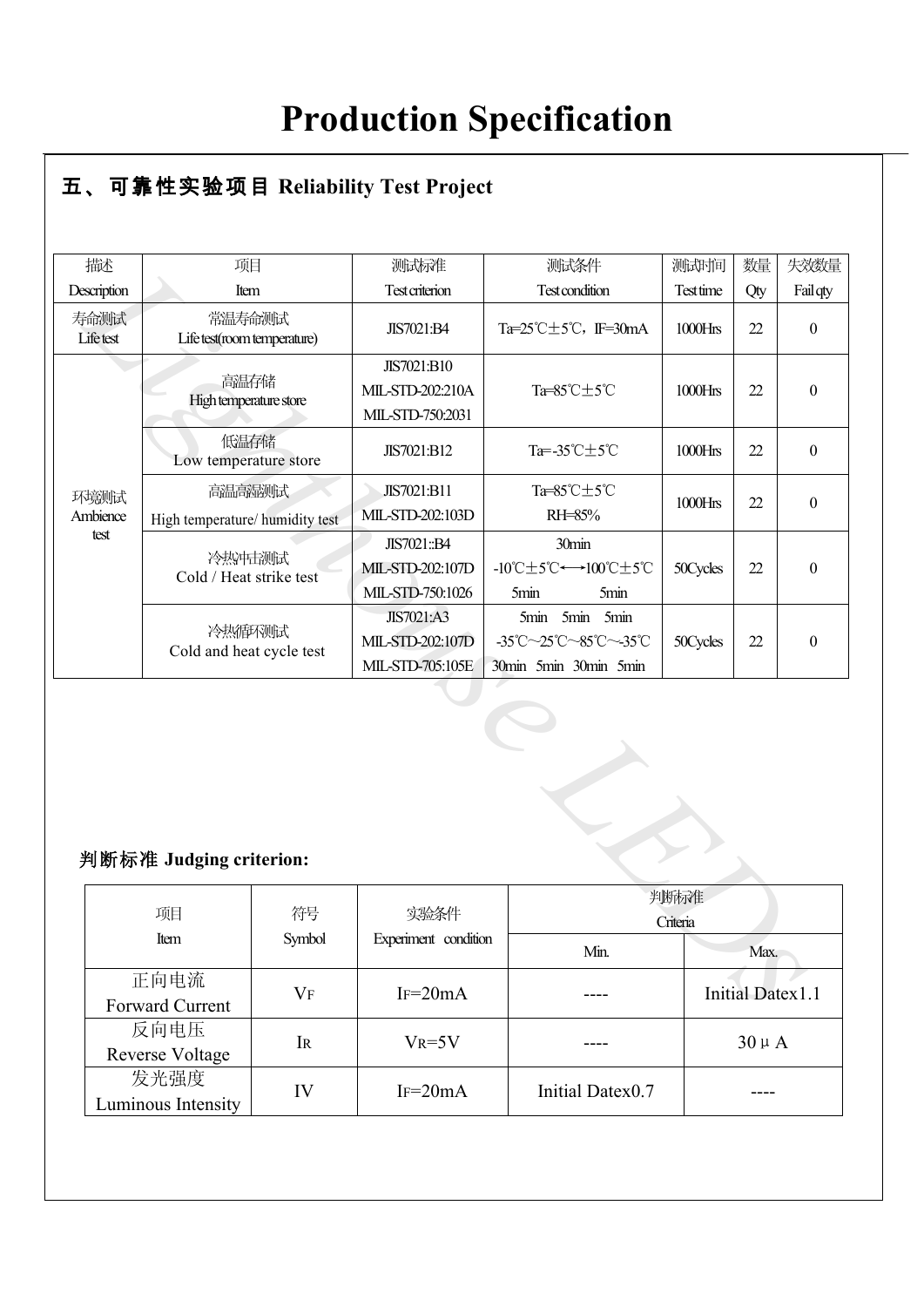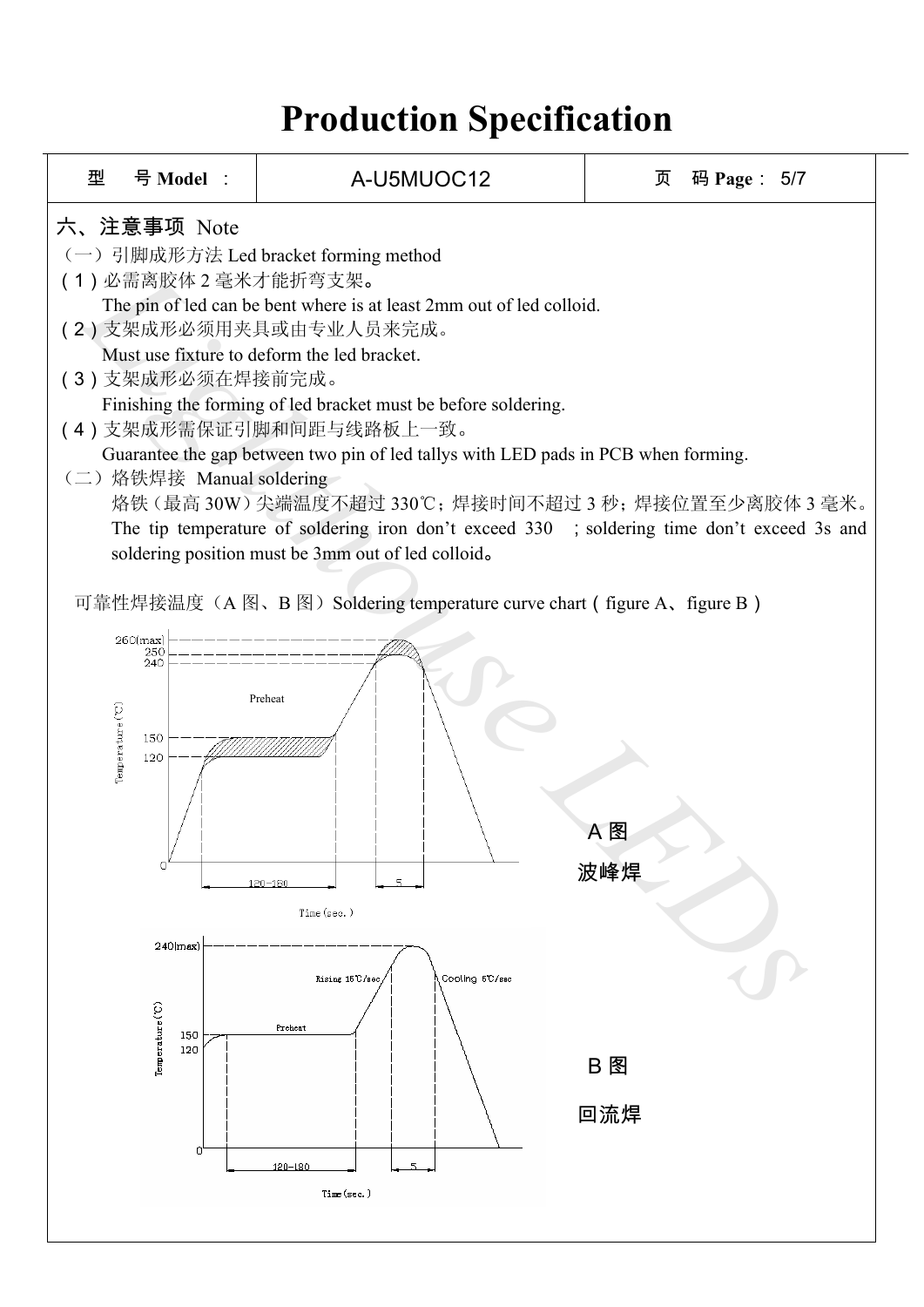| 型 | 号 Model :                                                                                                                                                                                                                                                                                                                                                                                    | A-U5MUOC12                                                                                                                                                                                                                                                             | 页 | 码 Page: 6/7 |     |  |  |  |  |
|---|----------------------------------------------------------------------------------------------------------------------------------------------------------------------------------------------------------------------------------------------------------------------------------------------------------------------------------------------------------------------------------------------|------------------------------------------------------------------------------------------------------------------------------------------------------------------------------------------------------------------------------------------------------------------------|---|-------------|-----|--|--|--|--|
|   | (三) 防静电措施 ESD countermeasure                                                                                                                                                                                                                                                                                                                                                                 |                                                                                                                                                                                                                                                                        |   |             |     |  |  |  |  |
|   | 静电及高压会对 LED 造成损坏, 特别是晶片材质为 InGaN 的产品对静电防护要求更加严格, 要求在使用和检验                                                                                                                                                                                                                                                                                                                                    |                                                                                                                                                                                                                                                                        |   |             |     |  |  |  |  |
|   | 产品时戴防静电手腕带或防静电手套,焊接工具及设备外壳需可靠接地,焊接条件遵循此份规格书中的条件。<br>Static electricity and high volt can damage led, The production whose Die material is InGaN must strictly required to<br>prevent ESD, Must put on static glove and static fillet, Soldering tool and the cover of device must connect the ground,<br>soldering condition follows the related stating of production specification manual. |                                                                                                                                                                                                                                                                        |   |             |     |  |  |  |  |
|   |                                                                                                                                                                                                                                                                                                                                                                                              | (四) 过电流保护 Protecting countermeasure when over current                                                                                                                                                                                                                  |   |             |     |  |  |  |  |
|   |                                                                                                                                                                                                                                                                                                                                                                                              | 为避免由于电压的变化引起大电流冲击而造成产品损坏,需要加入保护电阻。                                                                                                                                                                                                                                     |   |             |     |  |  |  |  |
|   |                                                                                                                                                                                                                                                                                                                                                                                              | Need add the protecting resistor in circuit in order to avoid damaging led due to big current and voltage fluctuation.                                                                                                                                                 |   |             |     |  |  |  |  |
|   |                                                                                                                                                                                                                                                                                                                                                                                              |                                                                                                                                                                                                                                                                        |   |             |     |  |  |  |  |
|   |                                                                                                                                                                                                                                                                                                                                                                                              | (五) LED 安装方法 LED installation method                                                                                                                                                                                                                                   |   |             |     |  |  |  |  |
|   |                                                                                                                                                                                                                                                                                                                                                                                              | 1) 注意各类器件外线的排列以防极性装错,器件不可与发热元件靠得太近,工作条件不要超过其规定的极限。<br>Pay attention to the led polarity and avoid installation wrong. Led can't be close to euthermic component, work<br>condition should tally with it's specification.                                               |   |             |     |  |  |  |  |
|   |                                                                                                                                                                                                                                                                                                                                                                                              | 2) 务必不要在引脚间距变形的情况下安装 LED。                                                                                                                                                                                                                                              |   |             |     |  |  |  |  |
|   |                                                                                                                                                                                                                                                                                                                                                                                              | Don't install the LED under the condition of the led pin deformation.<br>3) 当装配 LED 进入 PCB 或装配孔时, LED 支架不能承受任何压力。                                                                                                                                                      |   |             |     |  |  |  |  |
|   |                                                                                                                                                                                                                                                                                                                                                                                              | The led bracket don't load any pressure when installing the led into PCB or fitting hole.                                                                                                                                                                              |   |             |     |  |  |  |  |
|   |                                                                                                                                                                                                                                                                                                                                                                                              | 4) 在焊接温度回到正常以前, 必须避免使 LED 受到任何的震动或外力。                                                                                                                                                                                                                                  |   |             |     |  |  |  |  |
|   |                                                                                                                                                                                                                                                                                                                                                                                              | Must avoid any strike and force on led before the soldering temperature return to room temperature.                                                                                                                                                                    |   |             |     |  |  |  |  |
|   | (六) 存储时间 Storage time                                                                                                                                                                                                                                                                                                                                                                        |                                                                                                                                                                                                                                                                        |   |             |     |  |  |  |  |
|   |                                                                                                                                                                                                                                                                                                                                                                                              | 1) 在温度 5℃~35℃, 湿度 RH60%条件下, 产品可保存一年。超过保存期的产品需重新检测后方能使用。<br>Led can be stored for a year under the condition: the temperature of $5 \sim 35$ and humidity of RH60%, These<br>production must be re-inspected and tested before use if their storage time exceed a year. |   |             |     |  |  |  |  |
|   |                                                                                                                                                                                                                                                                                                                                                                                              | 2) 如果打开的产品在 5℃~35℃, RH60%的空气条件下放置超过一周, 则需要将产品在 65℃±5℃的环境中放置                                                                                                                                                                                                            |   |             |     |  |  |  |  |
|   |                                                                                                                                                                                                                                                                                                                                                                                              | 24 小时以上, 并尽量在十五天内使用。<br>If led is exposed in air for a week under the condition: the temperature of $5 \sim 35$ , humidity of RH60%, must place<br>the led in the ambience of 65 $\pm$ 5 for 24 hours and use it in 15 days for best.                                  |   |             |     |  |  |  |  |
|   | (七) 清洗 Cleaning                                                                                                                                                                                                                                                                                                                                                                              |                                                                                                                                                                                                                                                                        |   |             |     |  |  |  |  |
|   |                                                                                                                                                                                                                                                                                                                                                                                              | 当用化学用品清洗胶体时必须特别小心,因为有些化学品对胶体表面有损伤并引起褪色如三氯乙烯、丙酮等。                                                                                                                                                                                                                       |   |             |     |  |  |  |  |
|   | (八) 弯脚 (Kinked)                                                                                                                                                                                                                                                                                                                                                                              | 可用乙醇擦拭、浸渍, 时间在常温下不超过3分钟。<br>Be careful of some chemical results in the led colloid fades and damage when using chemical clean the led, such as<br>chloroethylene, acetone etc. can use ethanol to wash or soak led but the time don't exceed 3 minutes.                |   |             |     |  |  |  |  |
|   |                                                                                                                                                                                                                                                                                                                                                                                              | 当 LED 成形弯脚时,弯脚模具容易刮花 LED 脚支架镀层,刮伤处容易生锈,特别是空气湿度大时。                                                                                                                                                                                                                      |   |             | 为减少 |  |  |  |  |
|   | 生锈机会, 建议使用镀锡支架。                                                                                                                                                                                                                                                                                                                                                                              |                                                                                                                                                                                                                                                                        |   |             |     |  |  |  |  |
|   |                                                                                                                                                                                                                                                                                                                                                                                              | The kinked tooling scrape easily the pin of led, where the led bracket is rusting easily, especial expose it in moist air. To                                                                                                                                          |   |             |     |  |  |  |  |
|   | decrease the led bracket rust, advise using plated tin led bracket.                                                                                                                                                                                                                                                                                                                          |                                                                                                                                                                                                                                                                        |   |             |     |  |  |  |  |